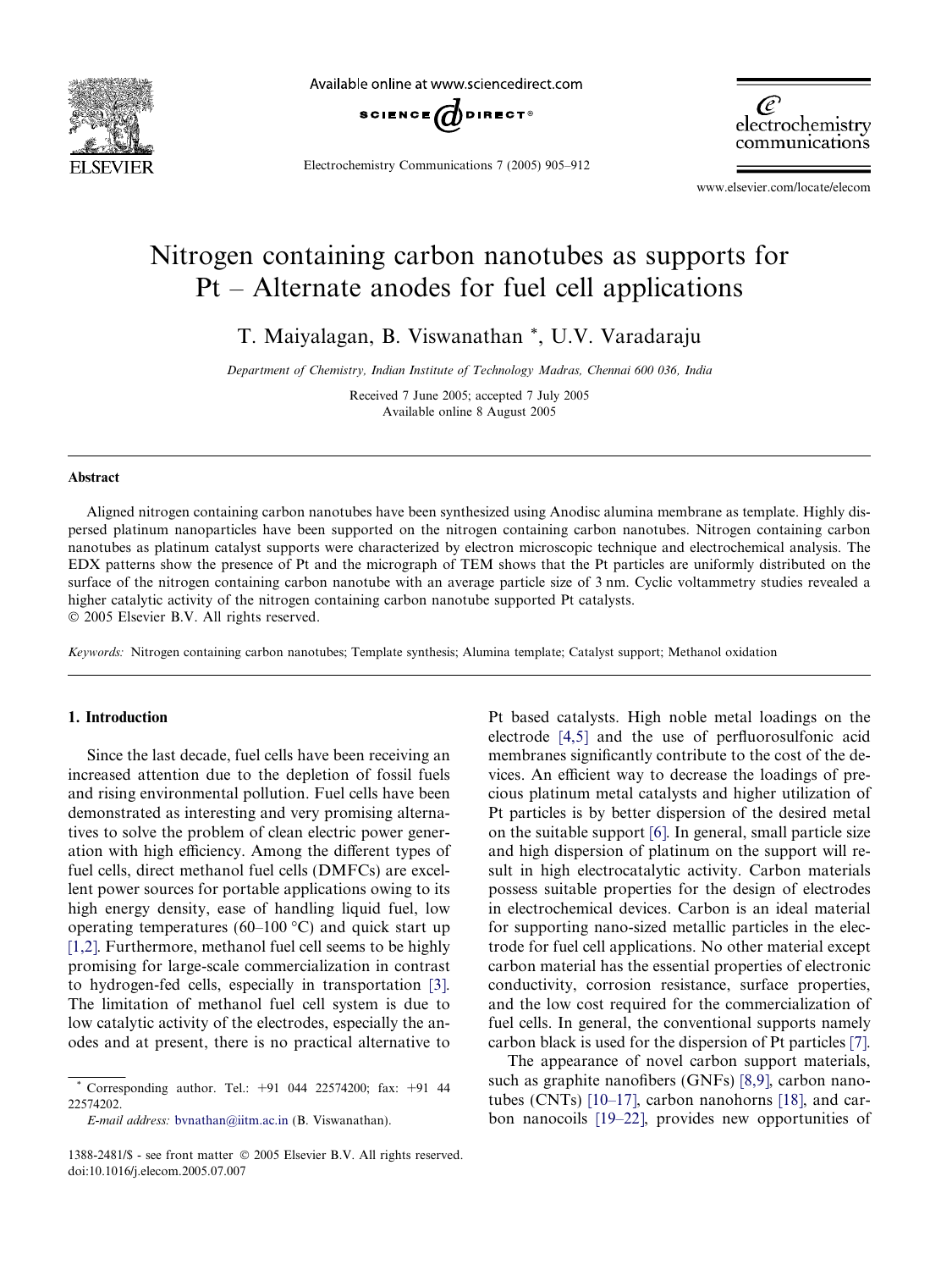carbon supports for fuel cell applications. Bessel et al. [8] and Steigerwalt et al. [9] used GNFs as supports for Pt and Pt–Ru alloy electrocatalysts and observed better activity for methanol oxidation. The high electronic conductivity of GNFs and the specific crystallographic orientation of the metal particles resulting from wellordered GNF support were believed to be the important factors for the observed enhanced electrocatalytic activity. The morphology and the nature of the functional groups of the support influence the activity of fuel cell electrocatalyts [23–26]. Carbon with sulphur or nitrogen based functionality [25], can influence the activity of the catalyst.

The present report focuses on the efforts undertaken to develop unconventional supports based platinum catalysts for methanol oxidation. Nitrogen containing carbon nanotubes were used to disperse the platinum particles effectively without sintering and to increase the catalytic activity for methanol oxidation. The tubular morphology and the nitrogen functionality of the support have influence on the dispersion as well as the stability of the electrode. In this communication the preparation of highly dispersed platinum supported on nitrogen containing carbon nanotubes, the evaluation of the activity for the methanol oxidation of these electrodes and comparison with the activity of conventional electrodes are reported.

### 2. Experimental

### *2.1. Materials*

All the chemicals used were of analytical grade. Polyvinyl pyrrolidone (Sisco Research Laboratories, India), dichloromethane and concentrated HF (both from Merck) were used. Hexachloroplatinic acid was obtained from Aldrich. 20 wt% Pt/Vulcan carbons were procured from E-TEK. Methanol and sulphuric acid were obtained from Fischer chemicals. The alumina template membranes (Anodisc 47) with 200 nm diameter pores were obtained from Whatman Corp. Nafion 5 wt% solution was obtained from Dupont and was used as received.

### *2.2. Synthesis of nitrogen containing carbon nanotubes*

Pyrolysis of nitrogen containing polymers is a facile method for the preparation of carbon nanotube materials containing nitrogen substitution in the carbon framework. Nitrogen containing carbon nanotubes were synthesized by impregnating polyvinylpyrrolidone (PVP) inside the alumina membrane template and subsequent carbonization of the polymer [27]. Polyvinylpyrrolidone (PVP – 5 g) was dissolved in dichloromethane (20 ml) and impregnated directly in the pores of the

alumina template by wetting method [28]. After complete solvent evaporation, the membrane was placed in a quartz tube (30 cm length, 3.0 cm diameter), kept in a tubular furnace and carbonized at 1173 K under Ar gas flow. After 3 h of carbonization, the quartz tube was cooled to room temperature. The resulting template with carbon–nitrogen composite was immersed in 48% HF at room temperature for 24 h to remove the alumina template and the nitrogen containing CNTs were obtained as an insoluble fraction. The nanotubes were then washed with distilled water to remove the residual HF and dried at 393 K.

#### *2.3. Loading of Pt catalyst inside nanotube*

Platinum nanoclusters were loaded inside the N-CNT as follows; the C/alumina composite obtained (before the dissolution of template membrane) was immersed in 73 mM  $H_2PtCl_6$  (aq) for 12 h. After immersion, the membrane was dried in air and the ions were reduced to the corresponding metal(s) by a 3 h exposure to flowing  $H<sub>2</sub>$  gas at 823 K. The underlying alumina was then dissolved by immersing the composite in 48% HF for 24 h. This procedure resulted in the formation of Pt nanocluster loaded N-CNT and the complete removal of fluorine and aluminum was confirmed by EDX analysis.

### *2.4. Preparation of working electrode*

Glassy carbon (GC) (Bas electrode,  $0.07 \text{ cm}^2$ ) was polished to a mirror finish with 0.05 m alumina suspensions before each experiment and served as an underlying substrate of the working electrode. In order to prepare the composite electrode, the nanotubes were dispersed ultrasonically in water at a concentration of  $1 \text{ mg ml}^{-1}$  and  $20 \mu$ l aliquot was transferred on to a polished glassy carbon substrate. After the evaporation of water, the resulting thin catalyst film was covered with 5 wt% Nafion solution. Then the electrode was dried at 353 K and used as the working electrode.

#### *2.5. Characterization methods*

The chemical composition of the nanotubes was determined by elemental analysis using Hereaus CHN analyzer after the removal of alumina template. The scanning electron micrographs were obtained using JEOL JSM-840 model, working at 15 keV. The nanotubes were sonicated in acetone for 20 min and then were dropped on the cleaned Si substrates. The AFM imaging was performed in air using the Nanoscope IIIA atomic force microscope (Digital Instruments, St. Barbara, CA) operated in contact mode. For transmission electron microscopic studies, the nanotubes dispersed in ethanol were placed on the copper grid and the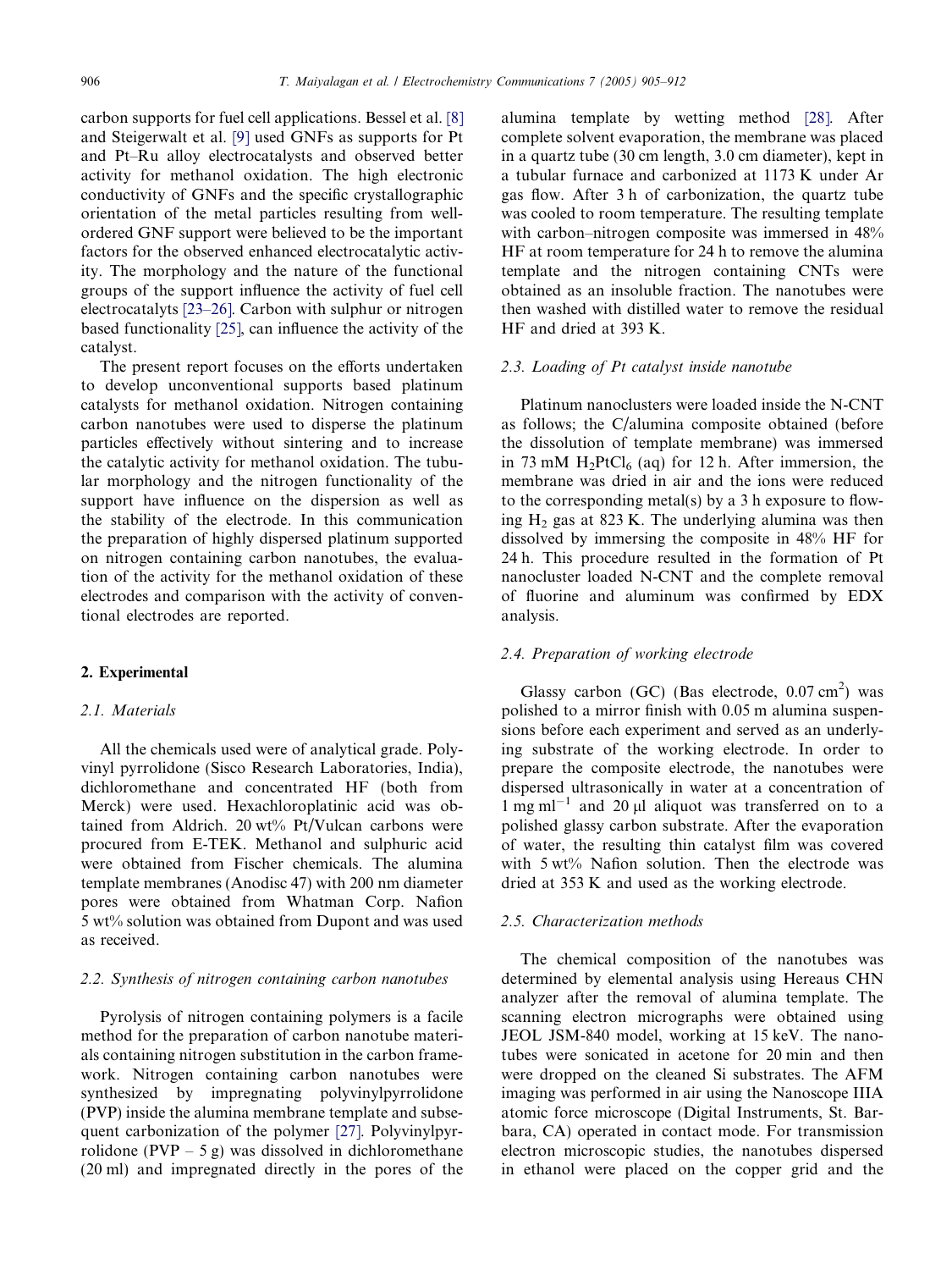images were obtained using Phillips 420 model, operating at 120 keV.

### *2.6. Electrochemical measurements*

All electrochemical studies were carried out using a BAS 100 electrochemical analyzer. A conventional three-electrode cell consisting of the GC  $(0.07 \text{ cm}^2)$ working electrode, Pt plate  $(5 \text{ cm}^2)$  as counter electrode and Ag/AgCl reference electrode were used for the cyclic voltammetry (CV) studies. The CV experiments were performed using  $1 M H_2SO_4$  solution in the absence and presence of  $1 M CH<sub>3</sub>OH$  at a scan rate of  $50 \text{ mV s}^{-1}$ . All the solutions were prepared by using ultra pure water (Millipore, 18  $M\Omega$ ). The electrolytes were degassed with nitrogen gas before the electrochemical measurements.

#### 3. Results and discussion

Elemental analysis was conducted to examine whether nitrogen has really entered the carbon nanotube framework. It has been found that the samples prepared contained about 87.2% carbon and 6.6% nitrogen (w/w). The SEM images of the nitrogen containing carbon nanotubes support are shown in Fig.  $1(a)$ –(c). Top view of the vertically aligned nitrogen containing carbon nanotubes is shown in Fig. 1(a). Fig. 1(b) shows lateral view of the nitrogen containing carbon nanotubes with low magnification and Fig. 1(c) shows lateral view of the nitrogen containing carbon nanotubes with high magnification. The hollow structure and well alignment of the nitrogen containing carbon nanotubes have been identified by SEM.

AFM images of the nitrogen containing carbon nanotubes deposited on a silicon substrate are shown in Fig. 2. The AFM tip was carefully scanned across the tube surface in a direction perpendicular to the tube axis. From the AFM images, it is inferred that a part of the long nanotube is appearing to be cylindrical in shape and is found to be terminated by a symmetric hemispherical cap. Because of the finite size of the AFM tip, convolution between the blunt AFM tip and the tube body will be giving rise to an apparently greater lateral dimension than the actual diameter of the tube [29].

The TEM images are shown in Fig. 3(a)–(c). The open end of the tubes observed by TEM shows that the nanotubes are hollow and the outer diameter of the nanotube closely match with the pore diameter of template used, with a diameter of 200 nm and a length of approx.  $40-50 \mu m$ . It is evident from the micrographs that there is no amorphous material present in the nanotube. Fig. 3(c) shows the TEM image of Pt nanoparticles filled carbon nanotubes. TEM pictures reveal that the Pt



Fig. 1. SEM images of the nitrogen containing carbon nanotubes: (a) the top view of the nanotubes; (b) side view of the vertically aligned nanotubes and (c) high magnification lateral view of the nanotubes.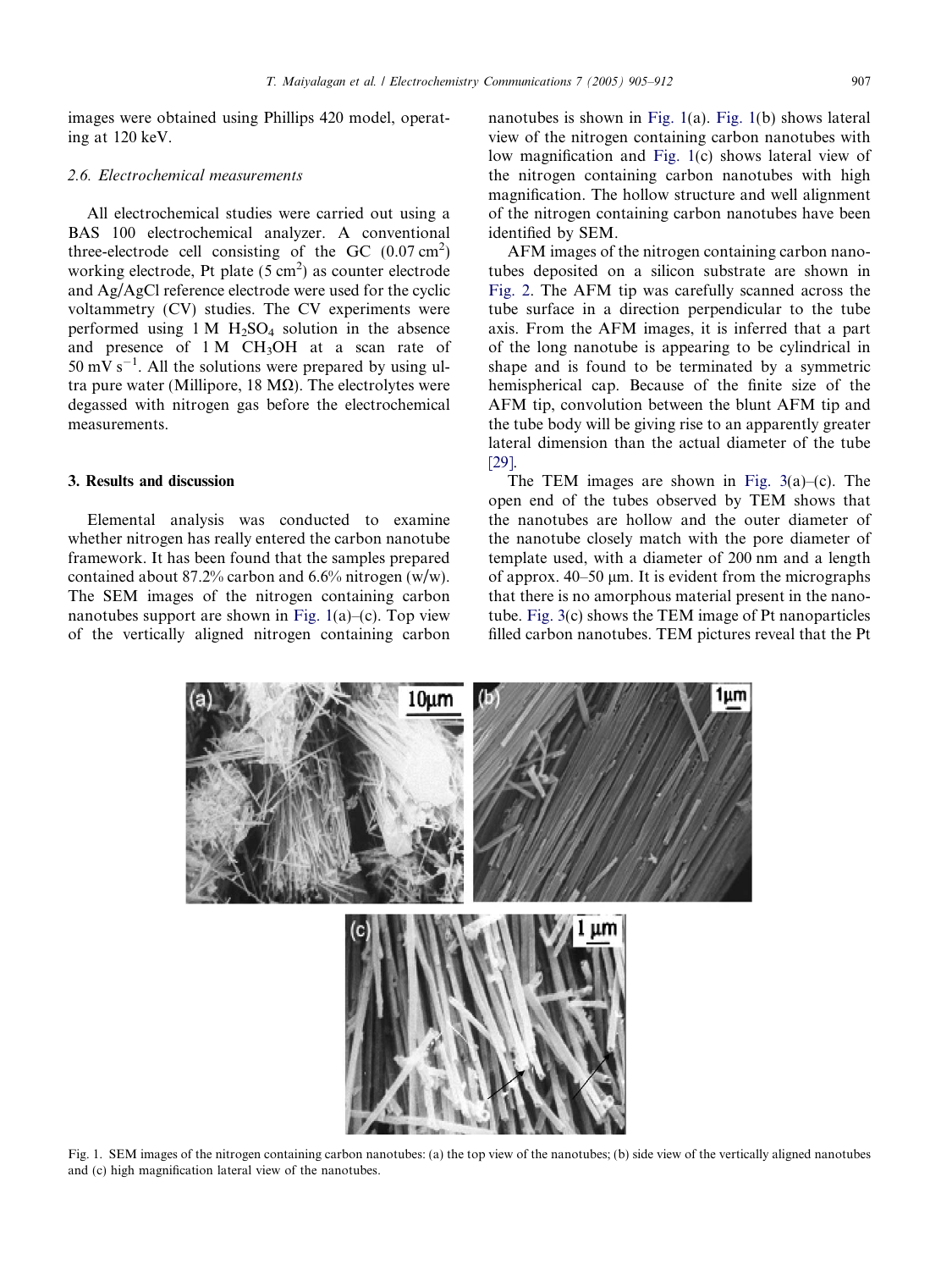

Fig. 2. AFM image of the nitrogen containing carbon nanotubes.



Fig. 3. TEM images of the nitrogen containing carbon nanotubes: (a) at lower magnification; (b) at higher magnification image of the individual nanotube (an arrow indicating the open end of the tube) and (c) Pt filled nitrogen containing carbon nanotubes.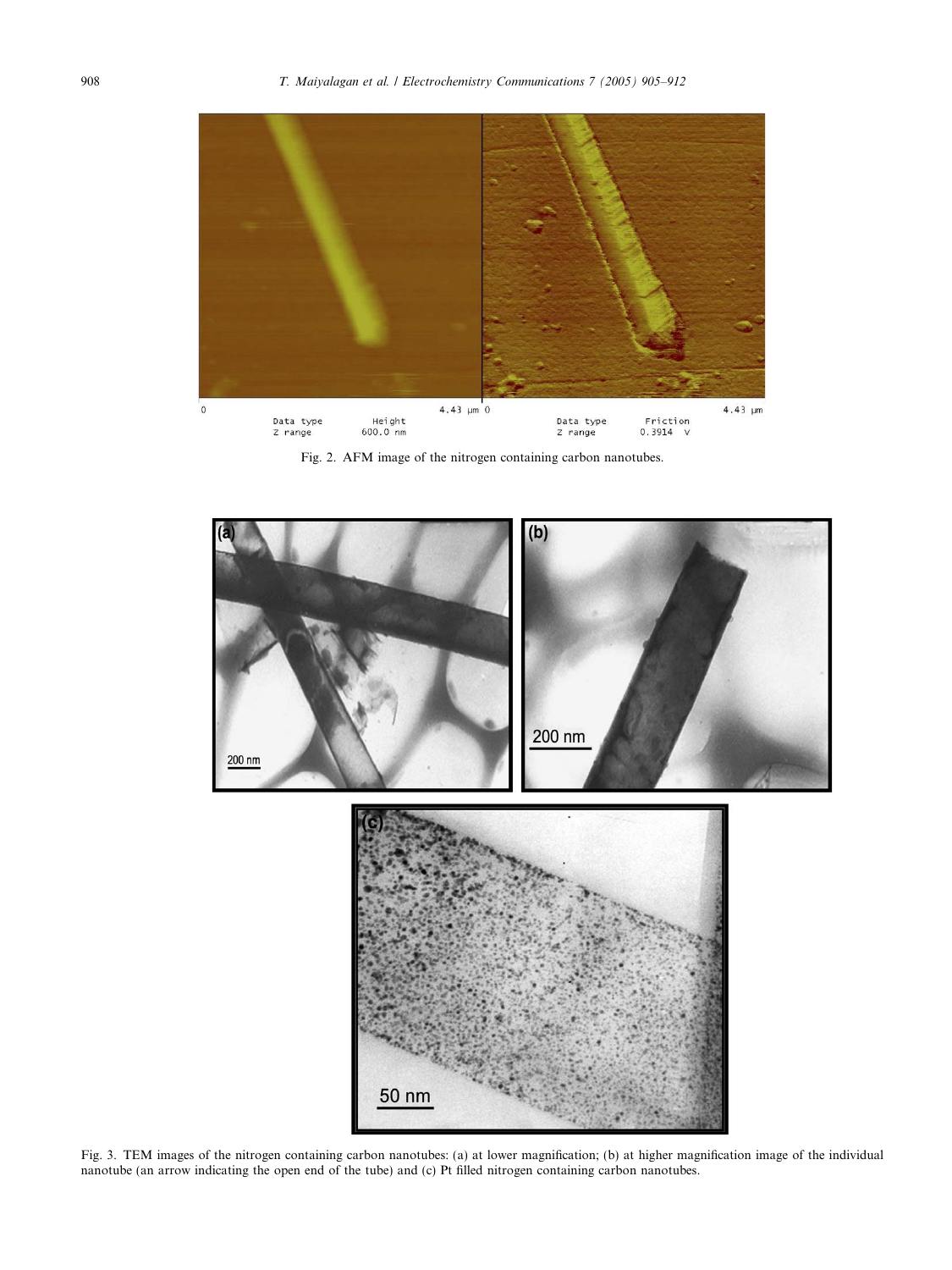particles have been homogeneously dispersed on the nanotubes and particle sizes were found to be around 3 nm. The optimal Pt particle size for reactions in the  $H<sub>2</sub>/O<sub>2</sub>$  fuel cell is 3 nm [30]. The importance of the Pt particle size on the activity for methanol oxidation is due to the structure sensitive nature of the reaction and the fact that particles with different sizes will have different dominant crystal planes and hence the different intercrystallite distances, which might influence methanol adsorption. The commercial Pt/C has a very high specific surface area but contributed mostly by micropores less than 1 nm and are therefore more difficult to be fully accessible. It has been reported that the mean value of particle size for 20% Pt/Vulcan (E-TEK) catalyst was 2.6 nm [31]. The EDX pattern of the as synthesized catalyst shows the presence of Pt particles in the carbon nanotubes and also the complete removal of fluorine and aluminum has also been confirmed in Fig. 4. It has been reported that the electronic and physical structures of a Pt particle deposited on carbon differ from those of the bulk Pt. The electronic change in Pt/C is considered as a result of functional groups of the carbon support that might influence the electronic structure of Pt particulate [32–36]. The nitrogen functional group on the carbon nanotubes surface intensifies the electron withdrawing effect against Pt and the decreased electron density of platinum facilitate oxidation of methanol.

Fig. 5(a)–(c) shows the cyclic voltammogram of methanol oxidation. Fig. 5(c) shows the cyclic voltammogram of Pt/N-CNT electrode in 1 M  $H_2SO_4/1$  M CH<sub>3</sub>OH run at a scan rate of 50 mV s<sup>-1</sup>. The electrocatalytic activity of methanol oxidation at the Pt/N-CNT electrodes was evaluated and compared with that of the conventional electrodes. During the anodic scan,

the current increases quickly due to dehydrogenation of methanol followed by the oxidation of absorbed methanol residues and reaches a maximum in the potential range between 0.8 and 1.0 V vs. Ag/AgCl. In the cathodic scan, the re-oxidation of methanol is clearly observed due to the reduction of oxide of platinum. Electrocatalytic activity of methanol oxidation has been found to be strongly influenced by the metal dispersion. Pure Pt electrode shows an activity of  $0.167 \text{ mA cm}^{-2}$ . The Pt/N-CNT shows a higher activity of 13.3 mA  $cm^{-2}$ where as conventional 20% Pt/Vulcan (E-TEK) electrode shows less activity of  $1.3 \text{ mA cm}^{-2}$  compared to nitrogen containing carbon nanotube supported electrode. The nitrogen containing carbon nanotube supported electrodes shows a ten fold increase in the catalytic activity compared to the E-TEK electrode. The Pt/N-CNT electrode showed higher electrocatalytic activity for methanol oxidation than commercial Pt/Vulcan (E-TEK) electrode. The anodic current density of Pt/N-CNT electrode is found to be higher than that of Pt/Vulcan (E-TEK) electrode, which indicates that the catalyst prepared with nitrogen containing carbon nanotubes as the support has excellent catalytic activity on methanol electrooxidation.

The onset potential and the forward-scan peak current density for the different electrodes are given in Table 1. The onset potential of methanol oxidation at nitrogen containing carbon nanotube supported catalysts occurs at 0.22 V, which is relatively more negative to that of the other catalysts. This may be attributed to the high dispersion of platinum catalysts and the nitrogen functional groups on its surface. The higher electrocatalytic activity of the nitrogen containing carbon nanotube supported electrode is due to higher dispersion and a good interaction between the support and the Pt particles The Vulcan



Fig. 4. EDX pattern of Pt/N-CNT electrode.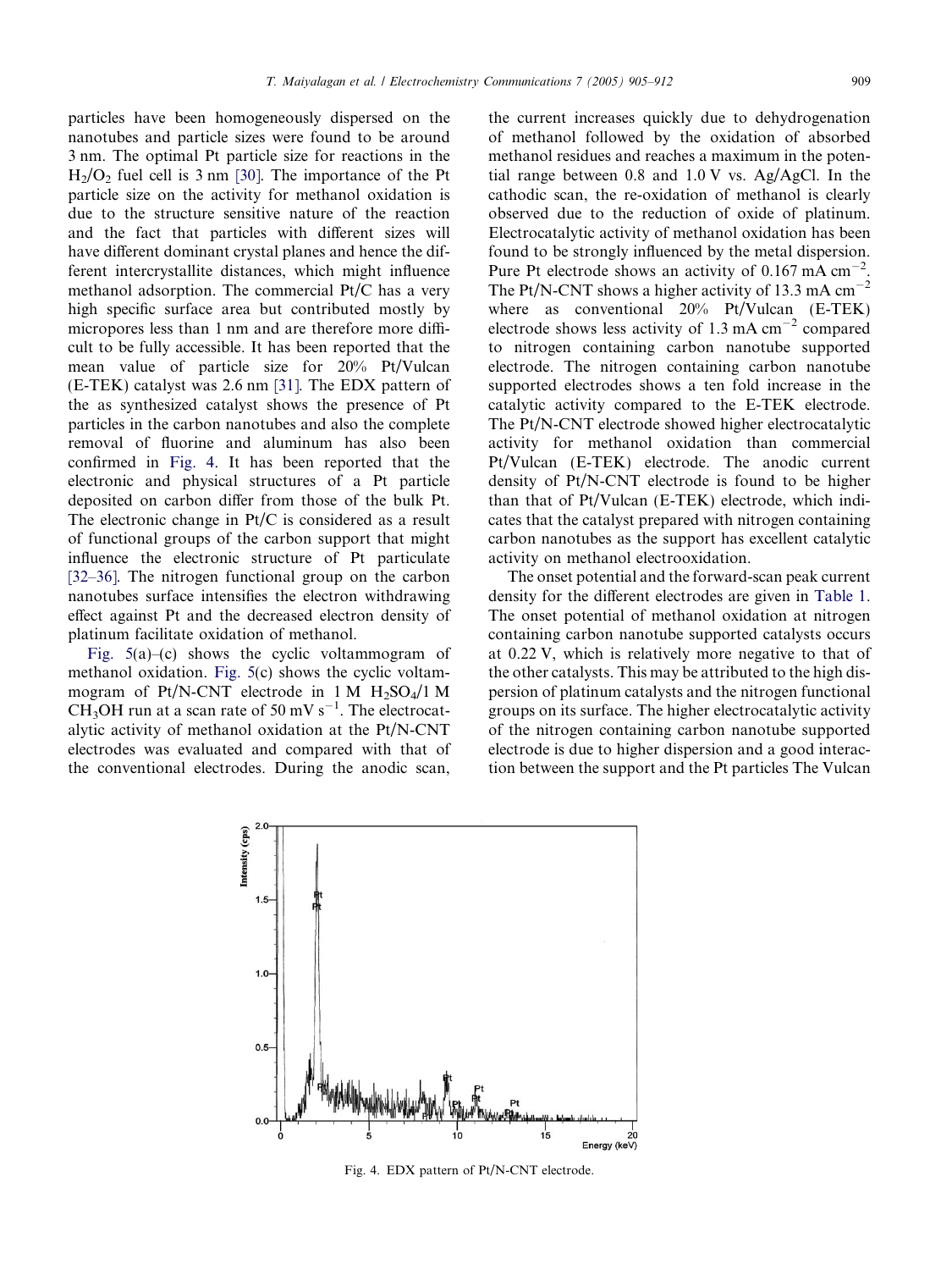

Fig. 5. Cyclic voltammograms of (a) pure Pt; (b) Pt/Vulcan (E-TEK) and (c) Pt/N-CNT in 1 M  $H_2SO_4/1$  M CH<sub>3</sub>OH run at 50 mV s<sup>-1</sup>.

Table 1 Electrochemical parameters for methanol oxidation on the various electrodes

| Electrocatalyst     | Methanol oxidation<br>onset potential (V)<br>vs. $Ag/AgCl$ | Forward peak current<br>density (mA $cm^{-2}$ ) |
|---------------------|------------------------------------------------------------|-------------------------------------------------|
| Bulk Pt             | 0.4                                                        | 0.167                                           |
| $20\%$ Pt/C (E-TEK) | 0.45                                                       | 1.3                                             |
| $Pt/N-CNT$          | 0.22                                                       | 133                                             |

carbon support has randomly distributed pores of varying sizes which may make fuel and product diffusion difficult whereas the tubular three-dimensional morphology of the nitrogen containing carbon nanotubes makes the fuel diffusion easier. The Vulcan carbon contains high levels of sulfur (ca. 5000 ppm or greater), which could potentially poison the fuel-cell electrocatalysts [37]. Nitrogen containing carbon nanotubes used in this study contains heterocyclic nitrogen so that it preferentially attaches the Pt particles. The selective attachment of Au nanoparticles on nitrogen doped carbon nanotubes has also been reported [38]. All these results indicate that the nitrogen functionality on CNT influences the catalytic activity of the catalyst. The enhanced electrocatalytic effect of the nitrogen containing carbon nanotube supported electrodes could also be partly due to the following factors which require further investigation: (1) higher dispersion on the nitrogen containing carbon nanotube support increases the availability of an enhanced electrochemically active surface area, (2) appearance of the specific active sites at the metal– support boundary and, (3) strong metal–support interaction.

Long-term stability is important for practical applications. Fig. 6 shows the current density–time plots of various electrodes in 1 M  $H_2SO_4$  and 1 M CH<sub>3</sub>OH at 0.6 V. The performance of Pt electrodes was found to be poor compared to the E-TEK and Pt/N-CNT electrode. The nitrogen containing carbon nanotube electrodes are the most stable for direct methanol oxidation. The increasing order of stability of various electrodes is;  $Pt < Pt/$ Vulcan  $(E-TEK) < Pt/N-CNT$ . We are currently investigating whether nitrogen has a catalytic role that contrib-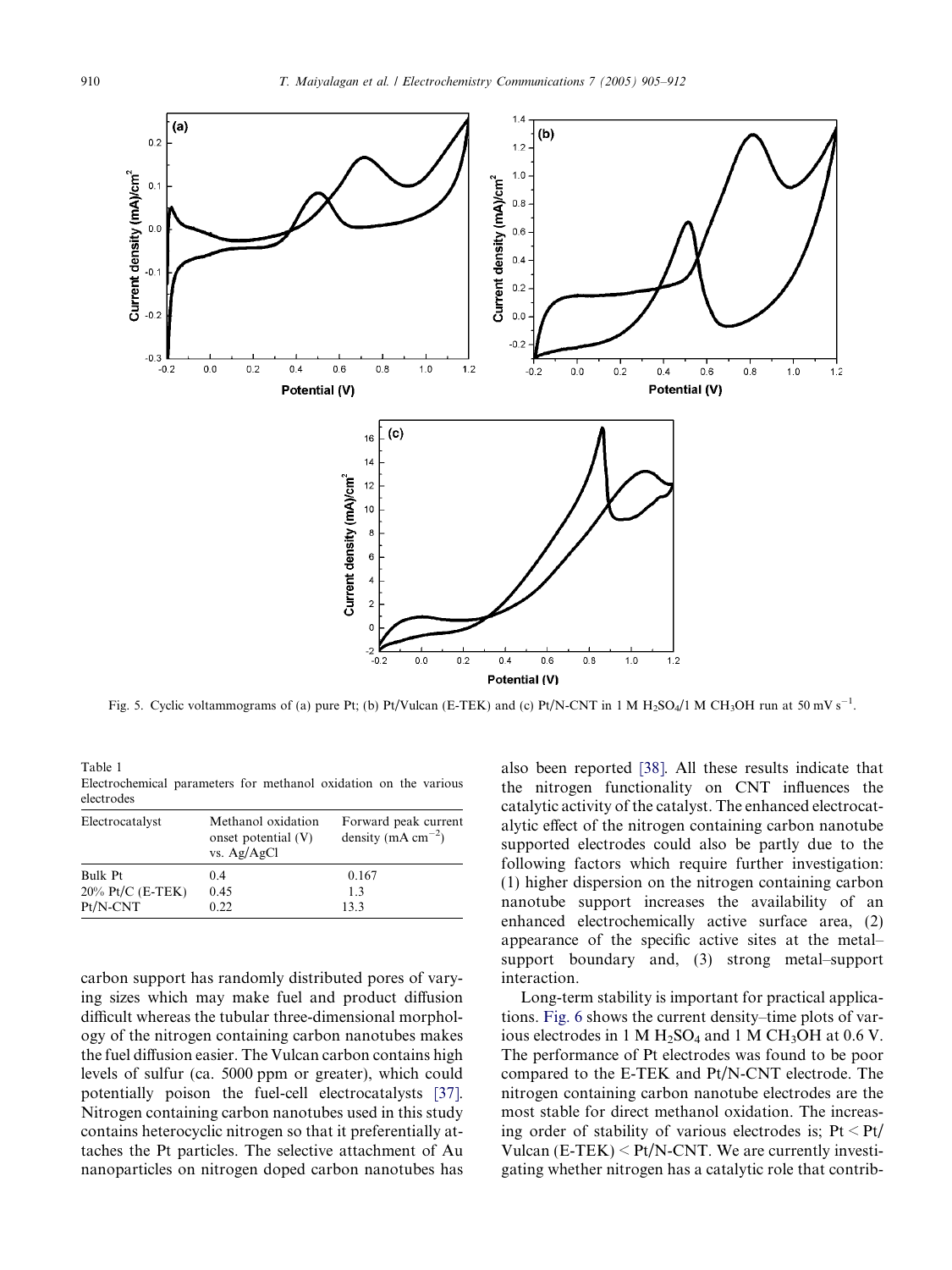

Fig. 6. Current density vs. time curves at (a) Pt/N-CNT; (b) Pt/Vulcan (E-TEK) and (c) Pt measured in 1 M  $H_2SO_4 + 1$  M CH<sub>3</sub>OH. The potential was stepped from the rest potential to 0.6 V vs. Ag/AgCl.

utes to the observed enhancement in the methanol oxidation. Recent experiments conducted in our laboratory on Pt supported N-doped and undoped CNTs reveal the importance of nitrogen functionalities on methanol oxidation activity [39].

In summary, it is reported platinum catalysts are highly dispersed on the surface of well-aligned nitrogen containing carbon nanotube. The tubular morphology and the nitrogen functionality favour dispersion of the Pt particles. The electrocatalytic properties of Pt particles supported on the threedimensional nitrogen containing carbon nanotube electrode shows higher catalytic activity for methanol oxidation than the commercial E-TEK electrode, which implies that the well-aligned nitrogen containing carbon nanotube arrays have good potential application as a catalyst support in direct methanol fuel cells.

### Acknowledgements

We thank the Council of Scientific and Industrial Research (CSIR), India, for a senior research fellowship to one of the authors T. Maiyalagan.

### References

- [1] M.P. Hogarth, G.A. Hards, Platinum Met. Rev. 40 (1996) 150.
- [2] T.R. Ralph, Platinum Met. Rev. 41 (1997) 102.
- [3] B.D. McNicol, D.A.J. Rand, K.R. Williams, J. Power Sources 83 (2001) 47.
- [4] A. Hamnett, Catal. Today 38 (1997) 445.
- [5] S. Wasmus, A. Kuver, J. Electroanal. Chem. 461 (1999) 14.
- [6] T. Matsumoto, T. Komatsu, K. Arai, T. Yamazaki, M. Kijima, H. Shimizu, Y. Takasawa, J. Nakamura, Chem. Commun. 7 (2004) 840.
- [7] K. Kinoshita, Carbon: Electrochemical and Physicochemical Properties, John Wiley, New York, 1988.
- [8] C.A. Bessel, K. Laubernds, N.M. Rodriguez, R.T.K. Baker, J. Phys. Chem. B 105 (6) (2001) 1115.
- [9] E.S. Steigerwalt, G.A. Deluga, D.E. Cliffel, C.M. Lukehart, J. Phys. Chem. B 105 (34) (2001) 8097.
- [10] B. Rajesh, V. Karthik, S. Karthikeyan, K.R. Thampi, J.M. Bonard, B. Viswanathan, Fuel 81 (2002) 2177.
- [11] Z.L. Liu, X.H. Lin, J.Y. Lee, W.D. Zhang, M. Han, L.M. Gan, Langmuir 18 (2002) 4054.
- [12] W.Z. Li, C.H. Liang, W.J. Zhou, J.S. Qiu, Z.H. Zhou, G.Q. Sun, J. Phys. Chem. B 107 (2003) 6292.
- [13] T. Matsumoto, T. Komatsu, H. Nakano, K. Arai, Y. Nagashima, E. Yoo, T. Yamazaki, M. Kijima, H. Shimizu, Y. Takasawa, J. Nakamura, Catal. Today 90 (2004) 277.
- [14] C. Kim, Y.J. Kim, Y.A. Kim, T. Yanagisawa, K.C. Park, M. Endo, M.S. Dresselhaus, J. Appl. Phys. 96 (2004) 5903.
- [15] Yangchuan Xing, J. Phys. Chem. B 108 (50) (2004) 19255.
- [16] C. Wang, M. Waje, X. Wang, J.M. Tang, C.R. Haddon, Y. Yan, Nano Lett. 4 (2) (2004) 345.
- [17] M. Carmo, V.A. Paganin, J.M. Rosolen, E.R. Gonzalez, J. Power Sources 142 (2005) 169.
- [18] T. Yoshitake, Y. Shimakawa, S. Kuroshima, H. Kimura, T. Ichihashi, Y. Kubo, D. Kasuya, K. Takahashi, F. Kokai, M. Yudasaka, S. Iijima, Physica B 323 (2002) 124.
- [19] T. Hyeon, S. Han, Y.E. Sung, K.W. Park, Y.W. Kim, Angew. Chem. Int. Ed. 42 (2003) 4352.
- [20] K.W. Park, Y.E. Sung, S. Han, Y. Yun, T. Hyeon, J. Phys. Chem. B 108 (2004) 939.
- [21] G.S. Chai, S.B. Yoon, J.S. Yu, J.H. Choi, Y.E. Sung, J. Phys. Chem. B 108 (2004) 7074.
- [22] S.H. Joo, S.J. Choi, I. Oh, J. Kwak, Z. Liu, O. Terasaki, R. Ryoo, Nature 412 (2001) 169.
- [23] M. Uchida, Y. Aoyama, M. Tanabe, N. Yanagihara, N. Eda, A. Ohta, J. Electrochem. Soc. 142 (1995) 2572.
- [24] S.C. Roy, P.A. Christensen, A. Hamnett, K.M. Thomas, V. Trapp, J. Electrochem. Soc. 143 (1996) 3073.
- [25] A.K. Shukla, M.K. Ravikumar, A. Roy, S.R. Barman, D.D. Sarma, A.S. Arico, J. Electrochem. Soc. 141 (1994) 1517.
- [26] S. Ye, A.K. Vijh, L.H. Dao, J. Electrochem. Soc. 144 (1997) 90.
- [27] T. Maiyalagan, B. Viswanathan, Mater. Chem. Phys. 93 (2005) 291.
- [28] M. Steinhart, J.H. Wendorff, A. Greiner, R.B. Wehrspohn, K. Nielsch, J. Schilling, J. Choi, U. Goesele, Science 296 (2002) 1997.
- [29] S.C. Tsang, P. de Oliveira, J.J. Davis, M.L.H. Green, H.A.O. Hill, Chem. Phys. Lett. 249 (1996) 413.
- [30] K. Kinoshita, J. Electrochem. Soc. 137 (1990) 845.
- [31] E. Antolini, L. Giorgi, F. Cardellini, E. Passalacqua, J. Solid State Electrochem. 5 (2001) 131.
- [32] S.C. Hall, V. Subramanian, G. Teeter, B. Rambabu, Solid State Ionics 175 (2004) 809.
- [33] P.L. Antonucci, V. Alderucci, N. Giordano, D.L. Cocke, H. Kim, J. Appl. Electrochem. 24 (1994) 58.
- [34] M.C. Roman-Martinez, D. Cazorla-Amoros, A. Linares-Solano, C. Salinas-Martinez de Lecea, Curr. Top. Catal. 1 (1997) 17.
- [35] M.C. Roman-Martinez, D. Cazorla-Amoros, A. Linares-Solano, C. Salinas-Martinez de Lecea, H. Yamashita, M. Anpo, Carbon 33 (1) (1995) 3.
- [36] C.G. Vayenas, S. Bebelis, C. Pliangos, S. Brosda, D. Tsiplakides, Electrochemical Activation of Catalysis, Promotion, Electrochemical